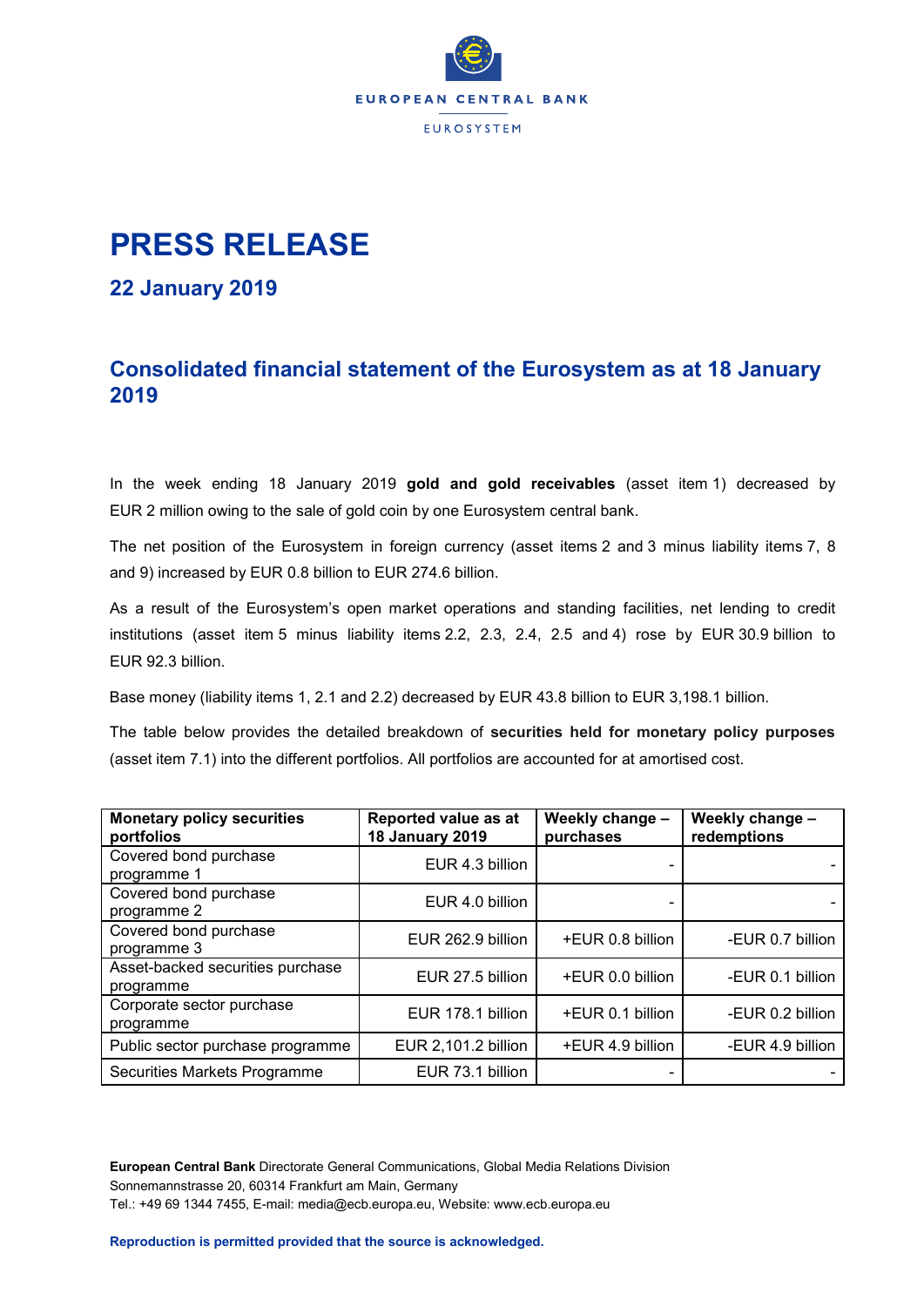#### **PRESS RELEASE / 22 January 2019 Consolidated financial statement of the Eurosystem as at 18 January 2019**

The content and format of the weekly financial statement are set out in Annexes IV to VI of Guideline (EU) 2016/2249 of the European Central Bank of 3 November 2016 on the legal framework for accounting and financial reporting in the European System of Central Banks [\(ECB/2016/34\)](http://www.ecb.europa.eu/ecb/legal/1001/1012/html/index.en.html).

**European Central Bank** Directorate General Communications, Global Media Relations Division Sonnemannstrasse 20, 60314 Frankfurt am Main, Germany Tel.: +49 69 1344 7455, E-mail: media@ecb.europa.eu, Website: www.ecb.europa.eu